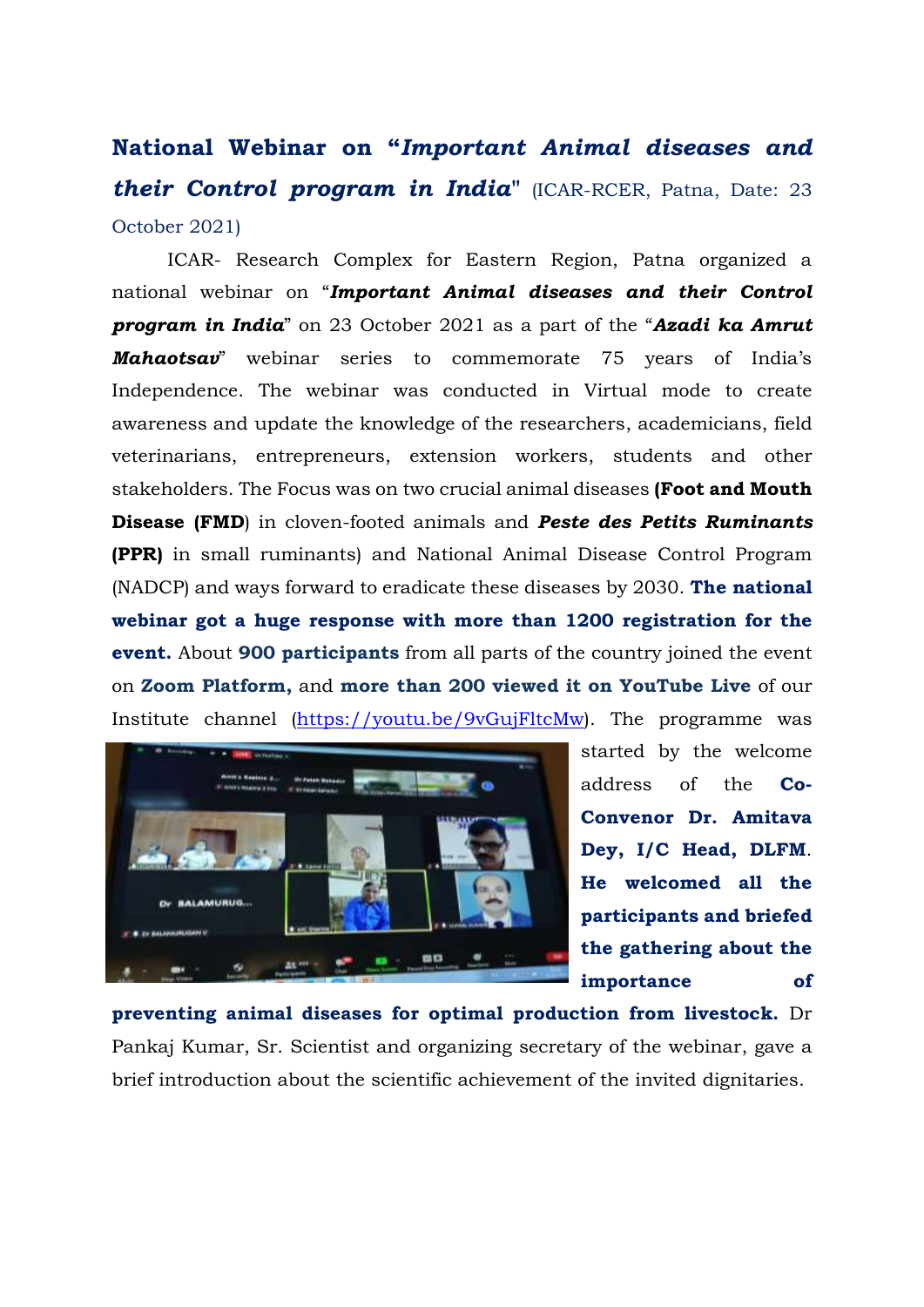During the webinar, **Honourable Director, ICAR-RCER, Patna Dr. Ujjwal Kumar,** welcomed the **Chief Guest of the function, Prof. (Dr) Mahesh** 

**Chandra Sharma, Former Director & Vice-Chancellor ICAR IVRI, and the two eminent Guest speakers Dr Ashok Kumar Tiwari, Director, ICAR-Central Avian Research Institute and Dr V. Balamurugan, Principal Scientist, ICAR-NIVEDI, Bengaluru**. In his address, he threw light on the current scenario of the livestock sector in India and highlighted the importance of animal health interventions in increasing livestock productivity. He also suggested that animal health



prevention and treatment can contribute to doubling Farmers Income apart from other interventions. **He was hopeful about GoI National Animal Disease Control Program in controlling and eradicating these diseases by 2030.**

In his inaugural remark, the Honourable Chief Guest, **Prof. (Dr) M. C. Sharma, focused on the importance of animal health in increasing production and animal welfare. He shared his experiences about outbreak management of FMD and PPR in IVRI, which led to the research and development of effective vaccines.**

The topic of the first invited lecture was "*Overview on Foot and Mouth Disease and its control program*" delivered by the virology expert and Director, ICAR Central Avian Research Institute, Bareilly **Dr Ashok Kumar Tiwari.** He elaborated his experiences